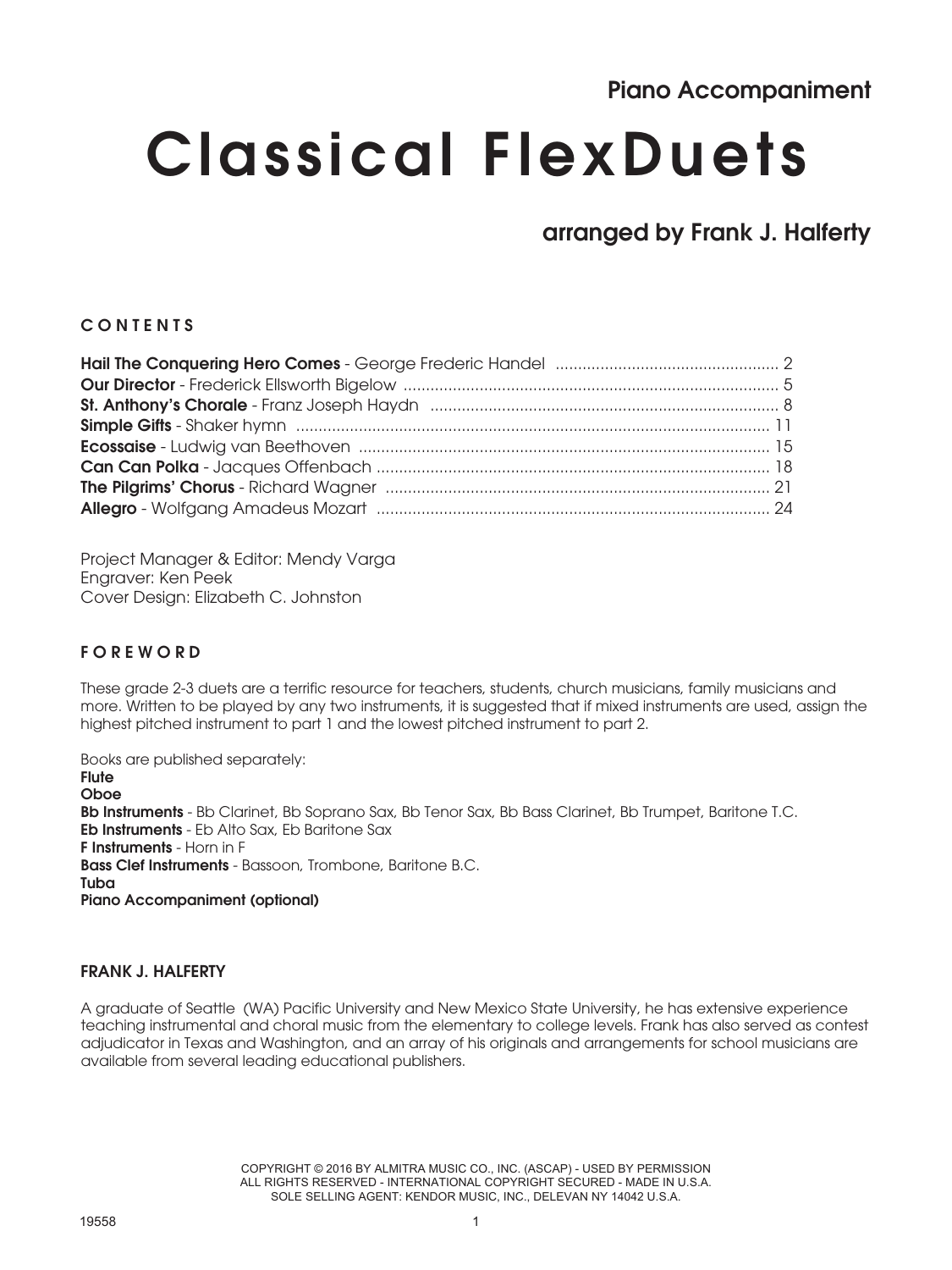#### duration 1:40

# **Hail The Conquering Hero Comes**

**(from Judas Maccabeus)**

**by George Frederic Handel** *arranged by Frank J. Halferty*

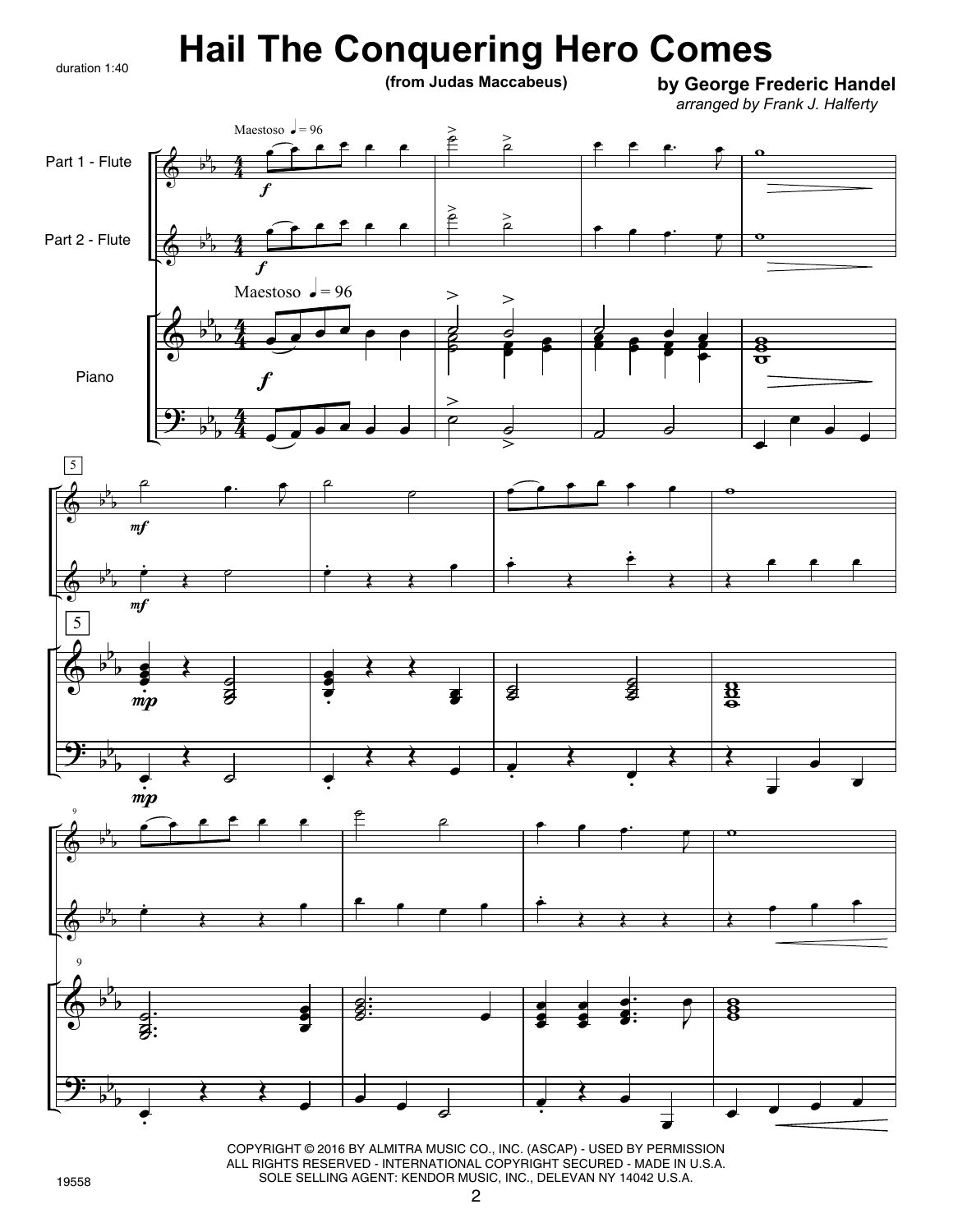



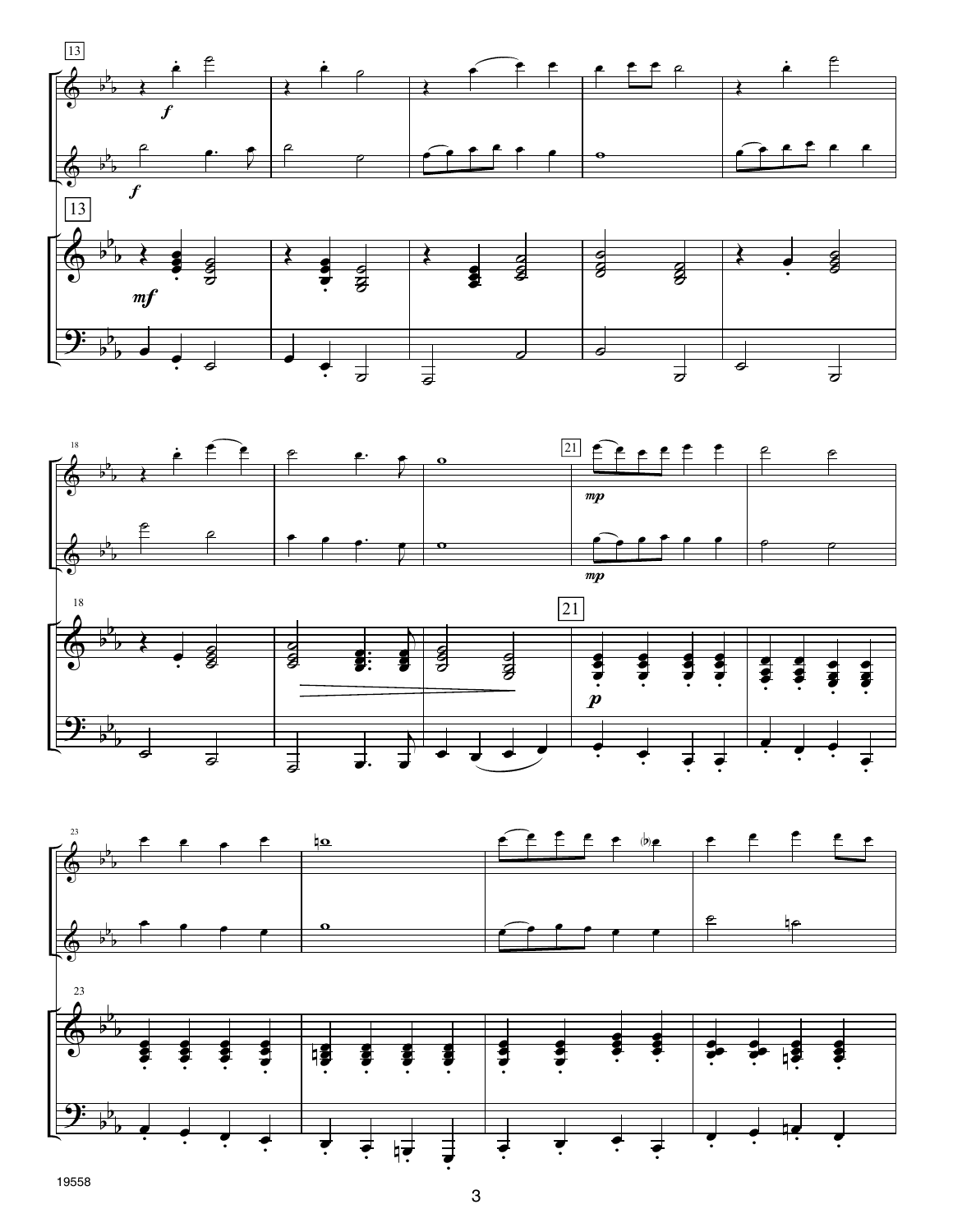



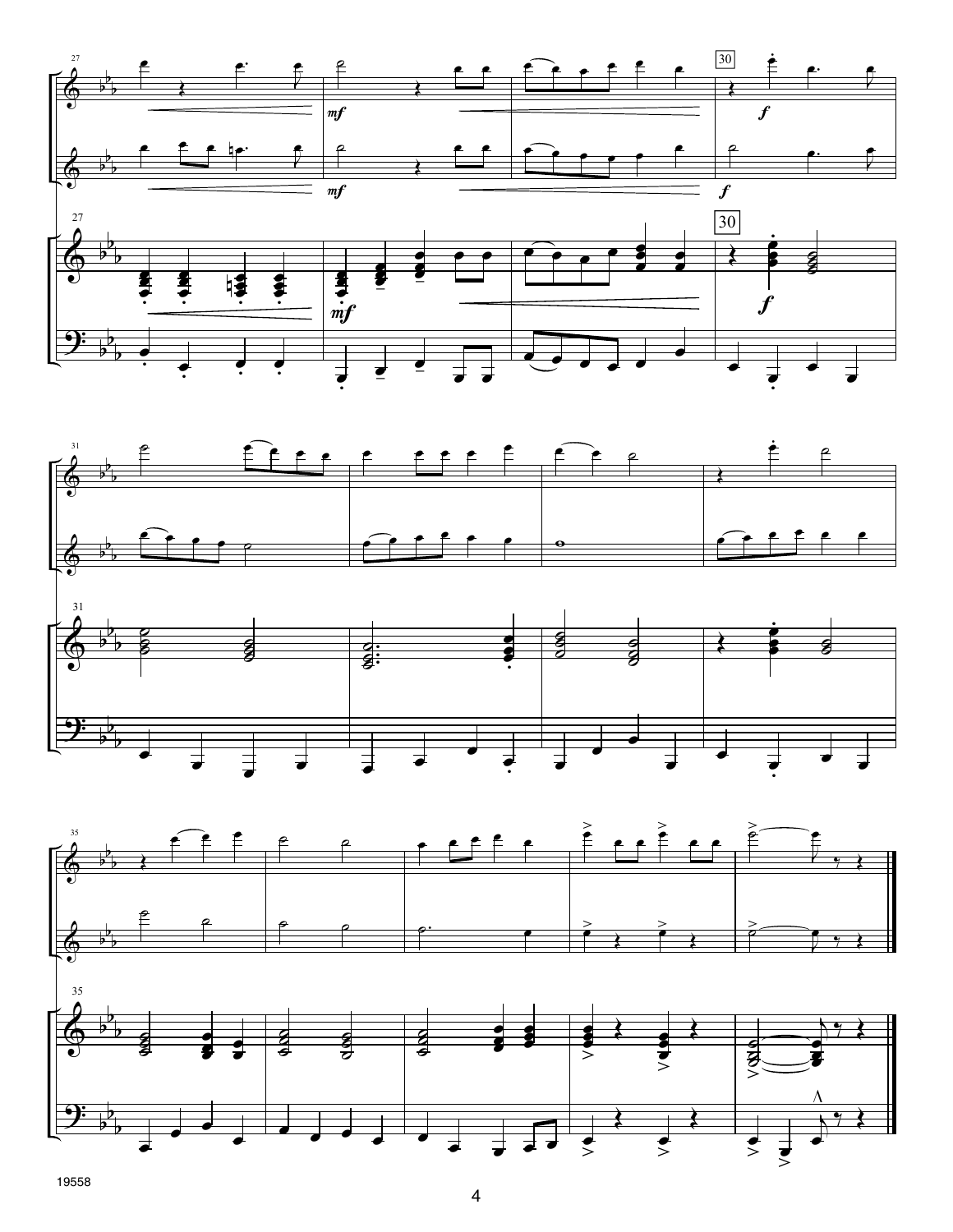### **Our Director by Frederick Ellsworth Bigelow**

**by Frederick Ellsworth Bigelow**<br>*arranged by Frank J. Halferty* 





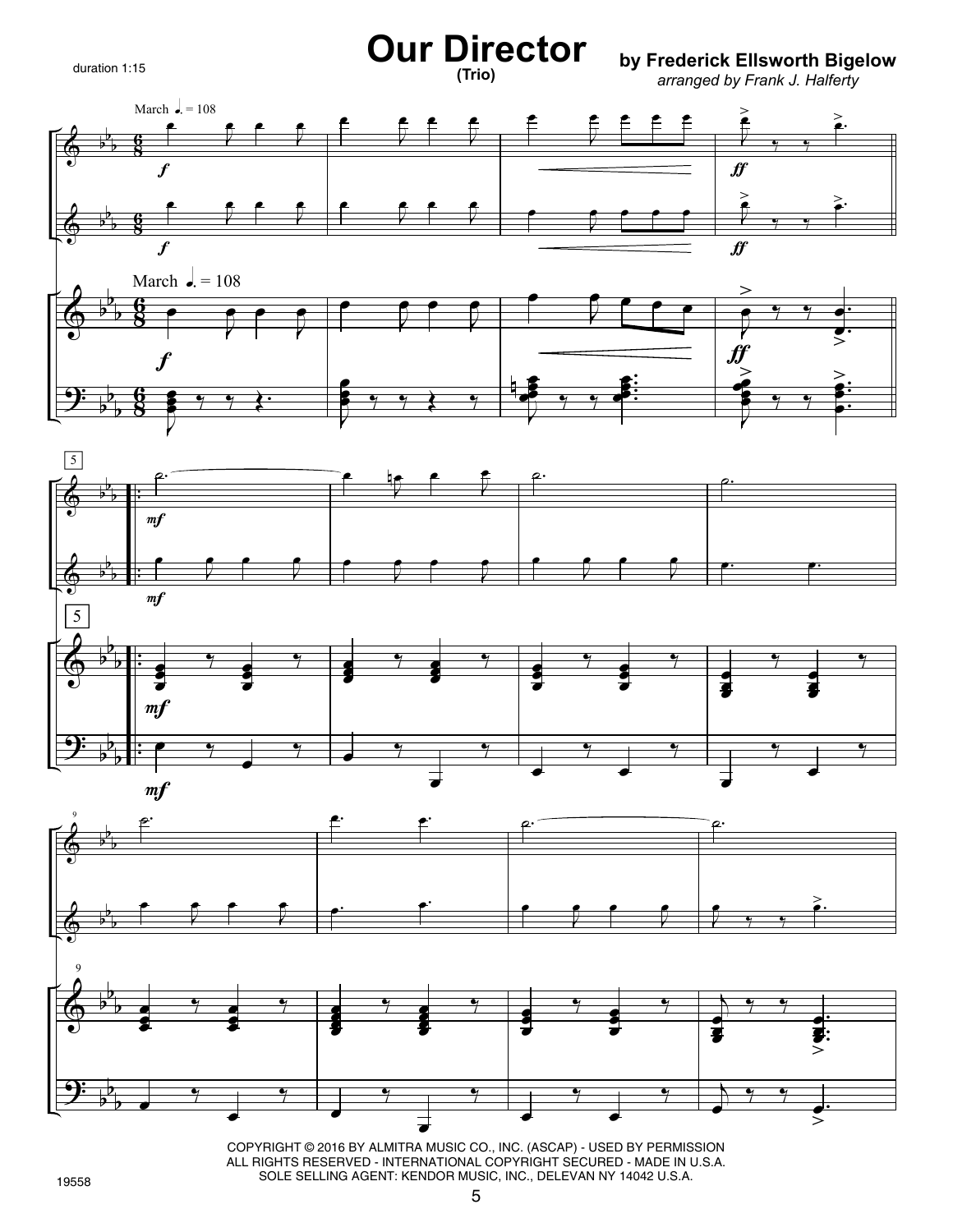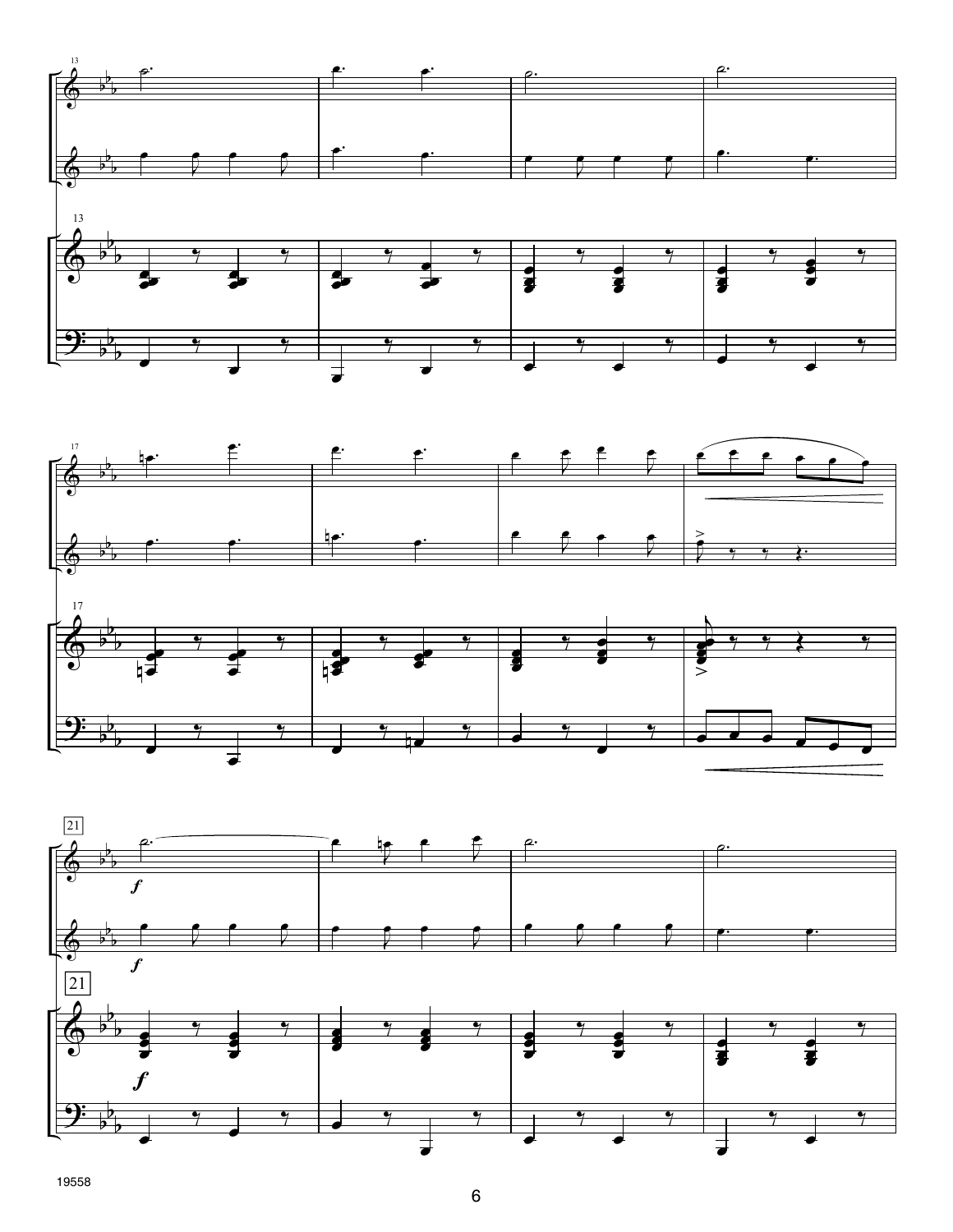



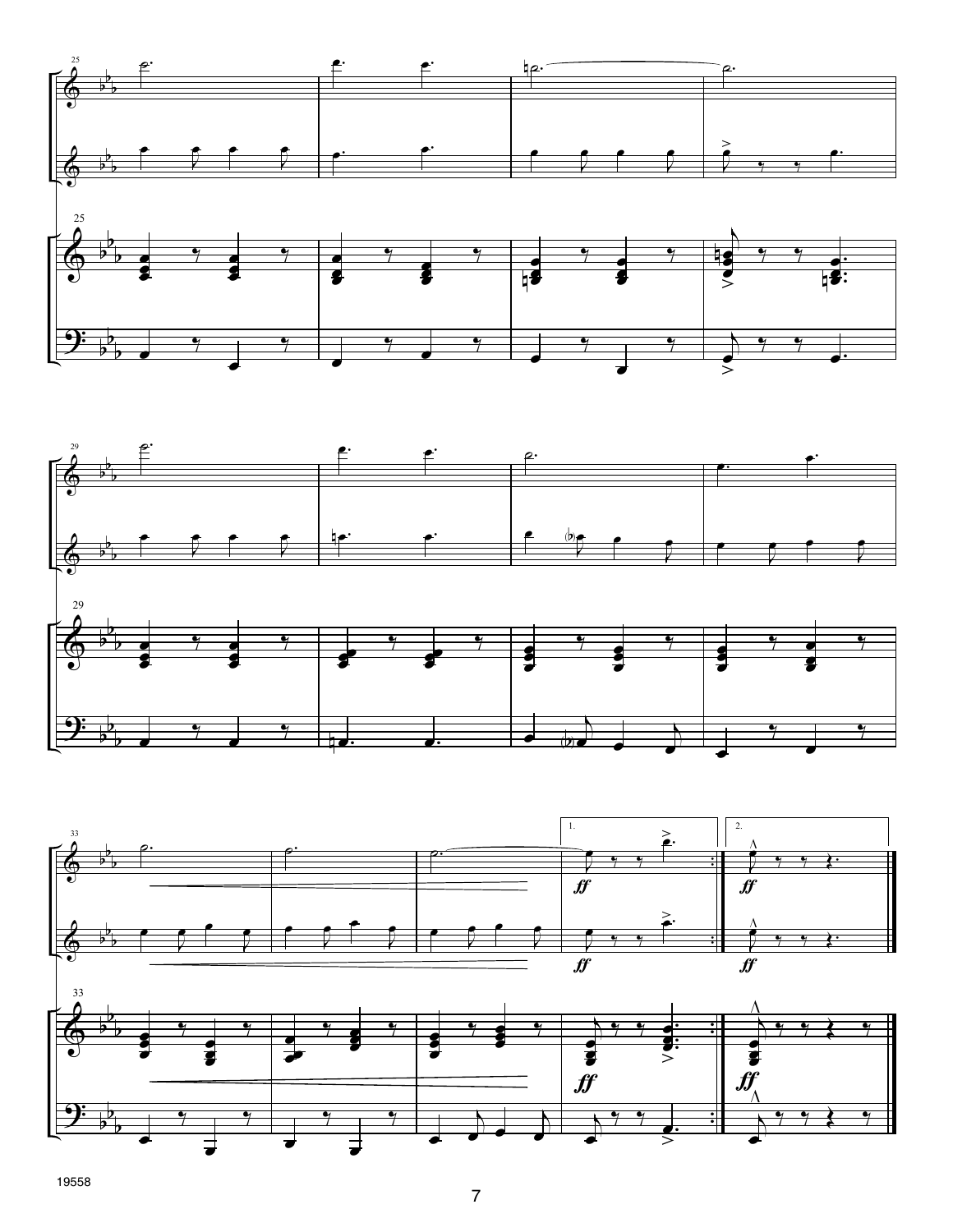duration 1:50 **St. Anthony's Chorale** 

*arranged by Frank J. Halferty*

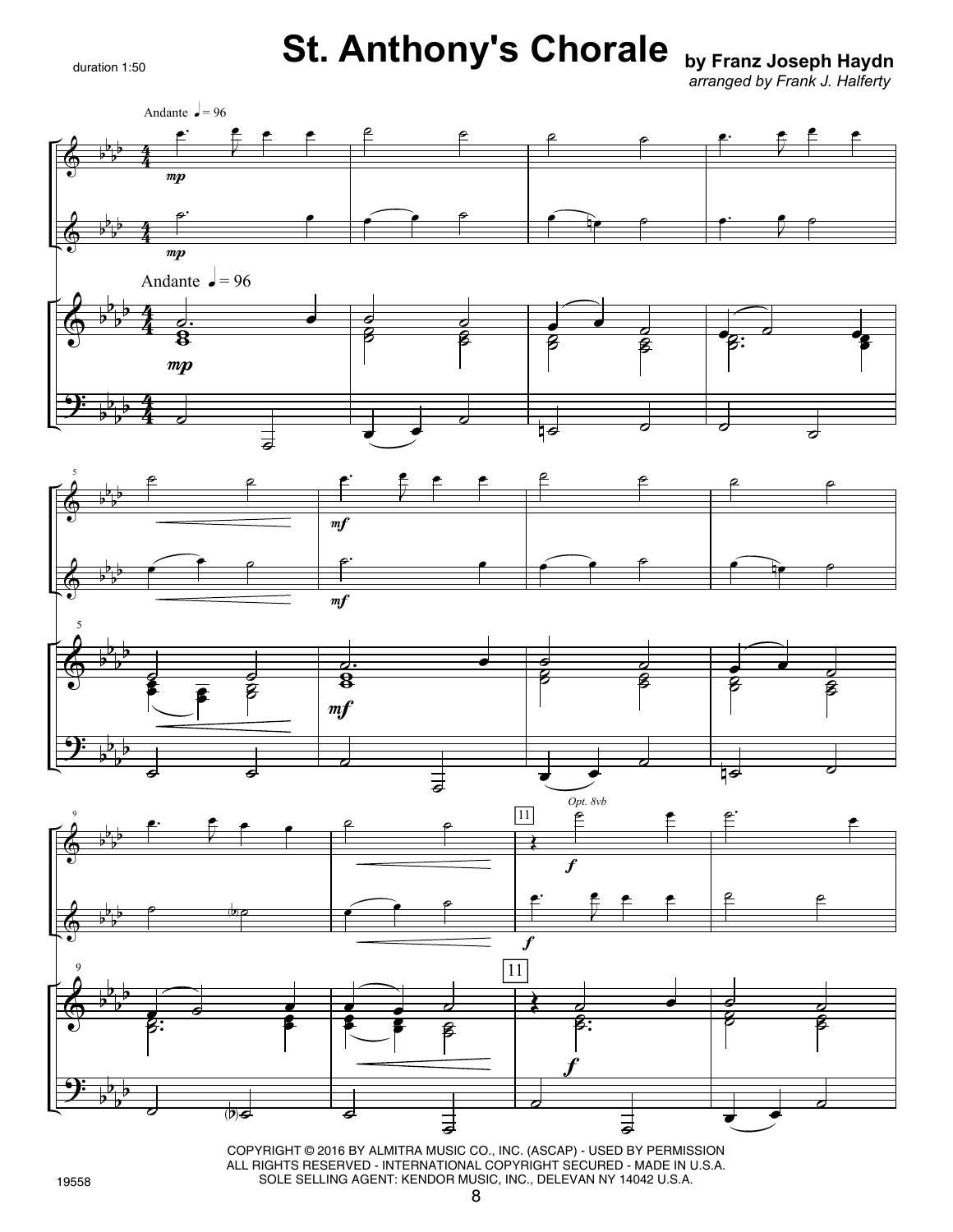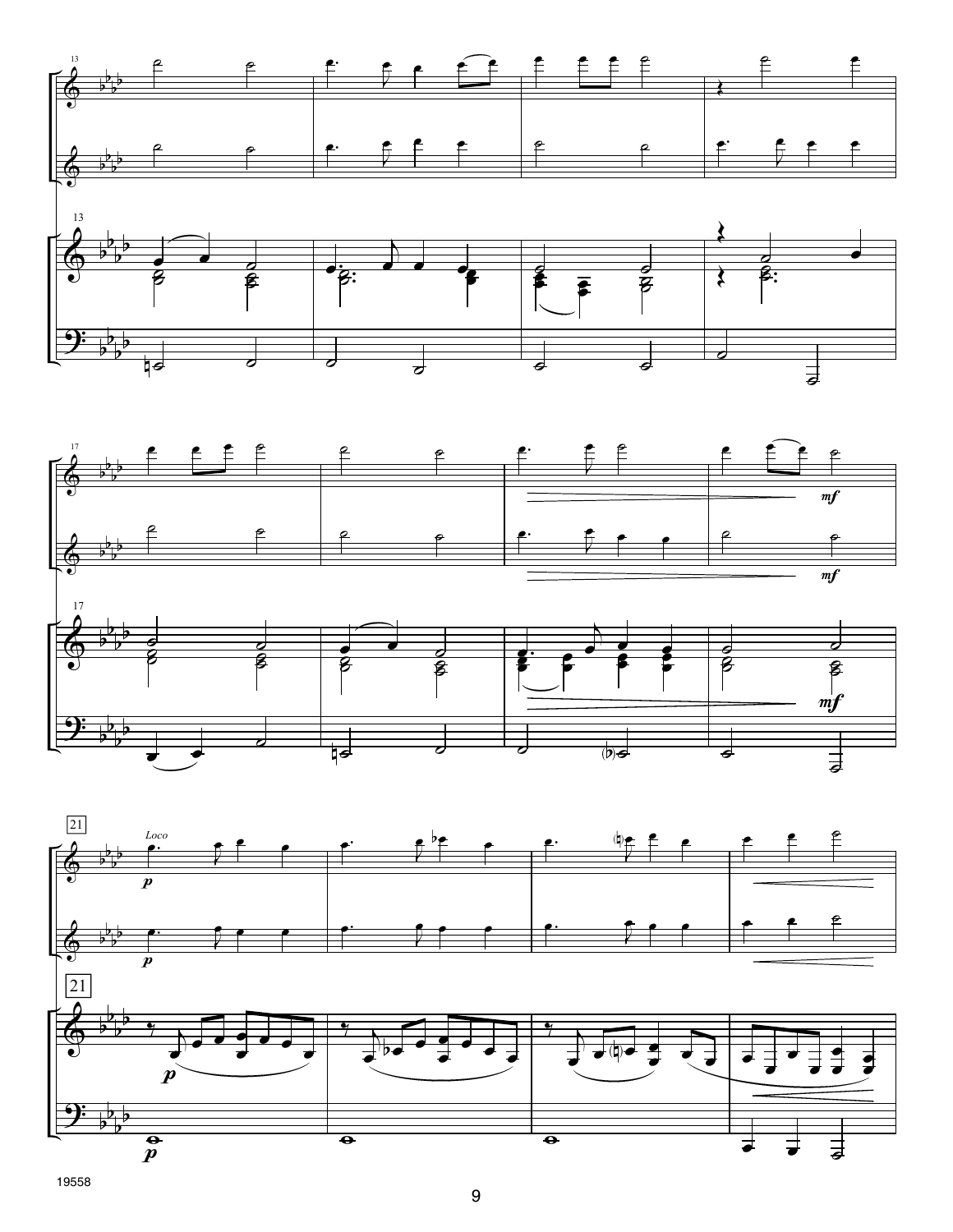



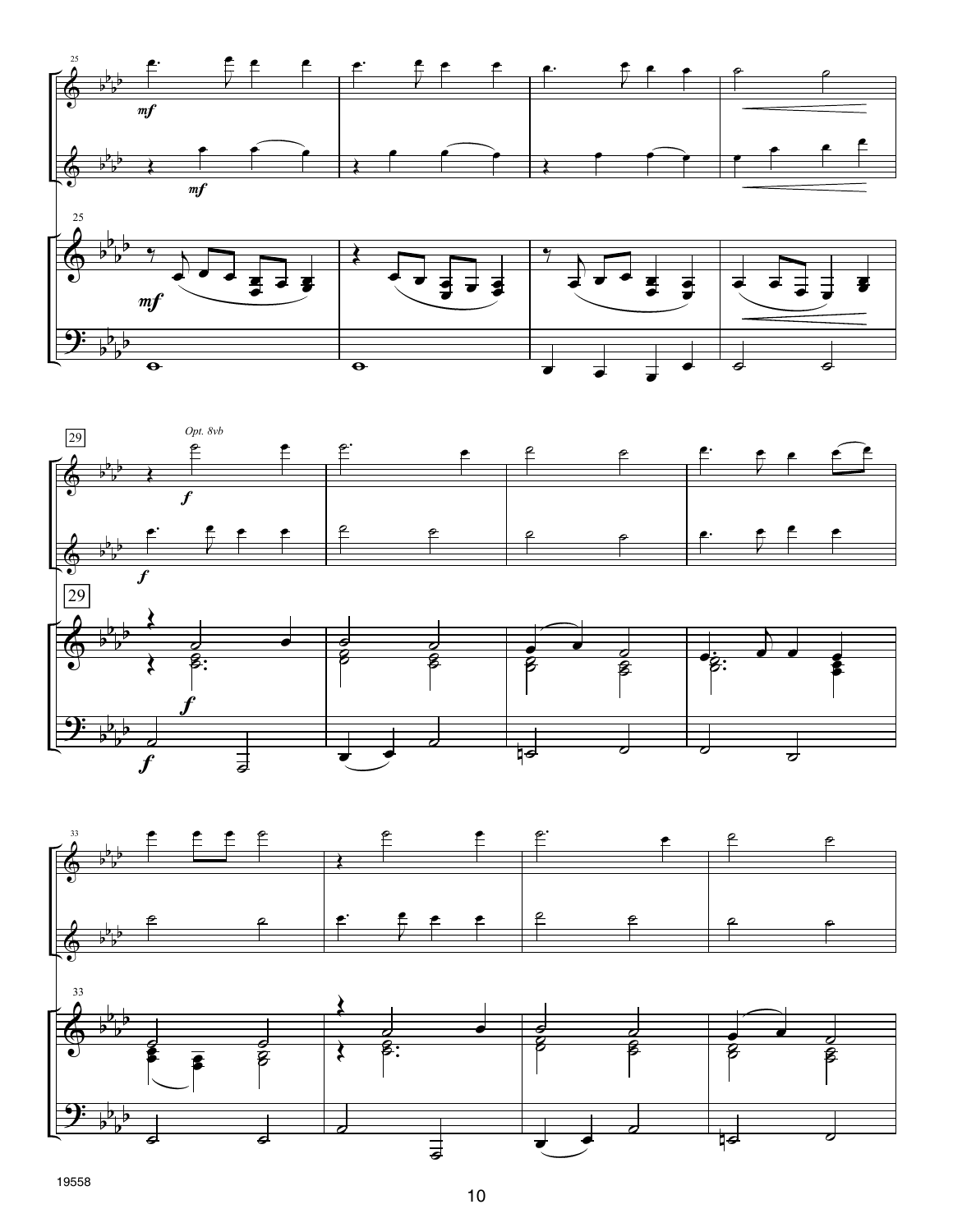

**Simple Gifts** Shaker hymn

## *arranged by Frank J. Halferty*

 $\Phi$  $\Phi$  $\Phi$ <u>.</u> b b b b b b b b b b b b b b b b 4 4 4 4  $\frac{4}{4}$ 4  $\frac{4}{4}$ 4  $e^{\frac{e^{x}}{x}}$ ₹ œ ∑ k œ  $\frac{e}{\mathbf{e}}$  $\frac{\Theta}{\Theta}$ Œ  $\overline{\phantom{a}}$  $mp$  $mp$ Andante  $\triangle$  = 88  $e \in \mathbb{R}$  $\epsilon$   $\epsilon$   $\epsilon$ ₹ œ j œ  $\frac{\Theta}{\Omega}$  $\overrightarrow{e}$   $\overrightarrow{e}$  $mp$  $mf$ Œ  $\epsilon$   $\epsilon$   $\epsilon$  $e \in \mathbb{R}$  $\mathsf{k}$ œ  $\bullet$  $\overline{\bullet}$ **ਦ** ਦੋ ਦ  $mf$  $m f$ œ œ œ œ œ œ Œ œ œ œ Œ j œ  $\frac{\infty}{\infty}$ **ਦ** ਦੋ ਦ  $mp$  $mp$ 

COPYRIGHT © 2016 BY ALMITRA MUSIC CO., INC. (ASCAP) - USED BY PERMISSION ALL RIGHTS RESERVED - INTERNATIONAL COPYRIGHT SECURED - MADE IN U.S.A. SOLE SELLING AGENT: KENDOR MUSIC, INC., DELEVAN NY 14042 U.S.A.

19558

Andante  $\triangle$  = 88

duration 1:50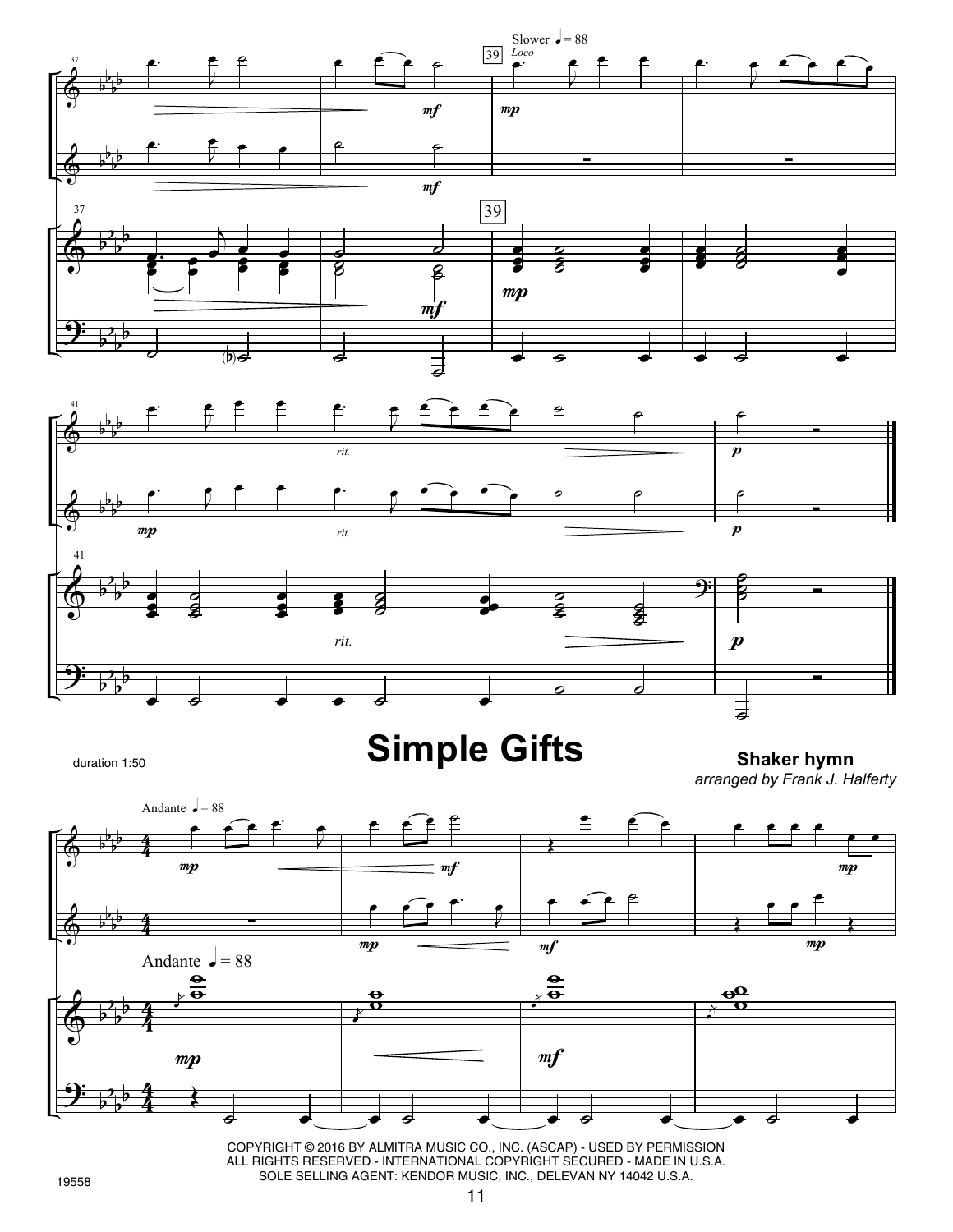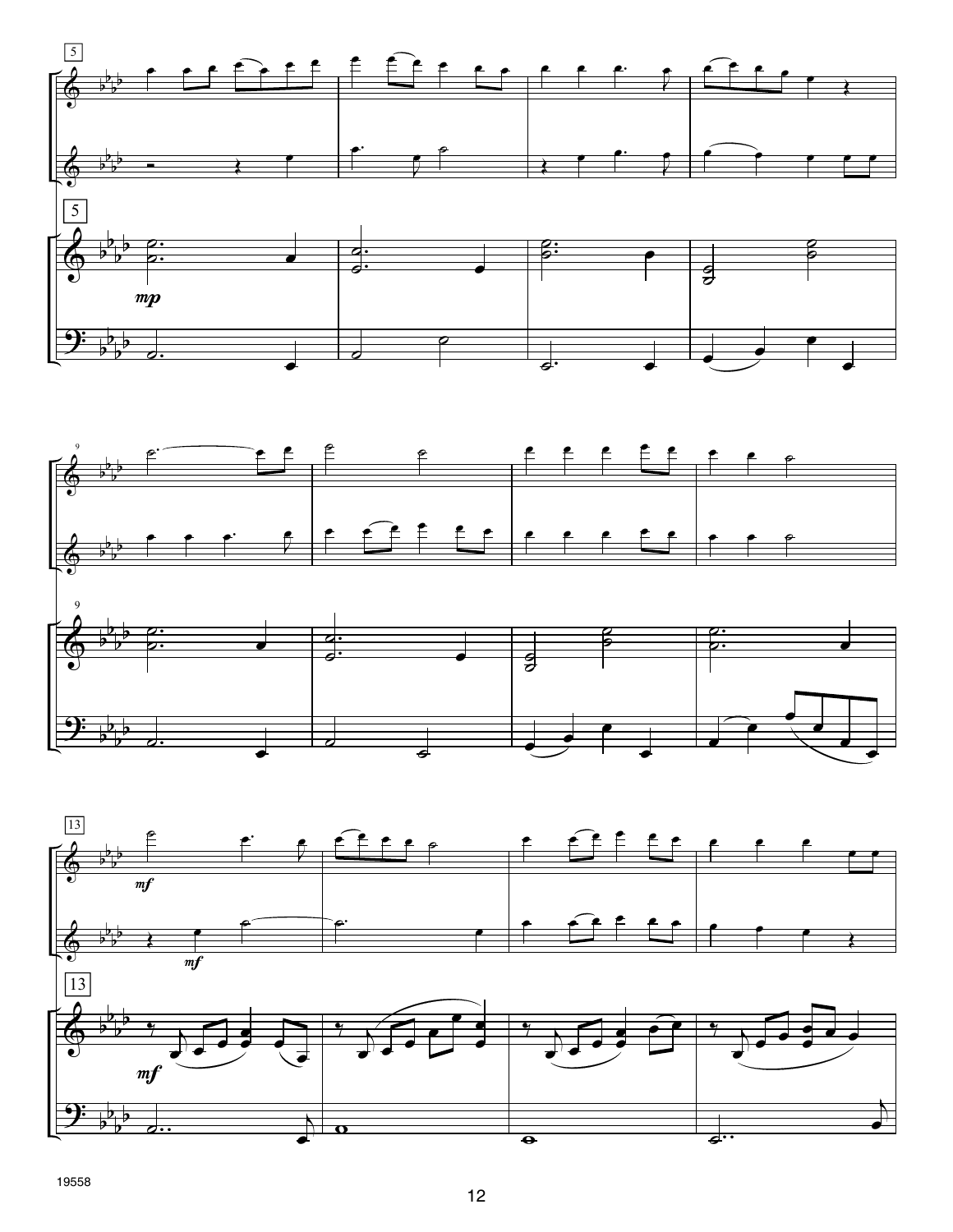





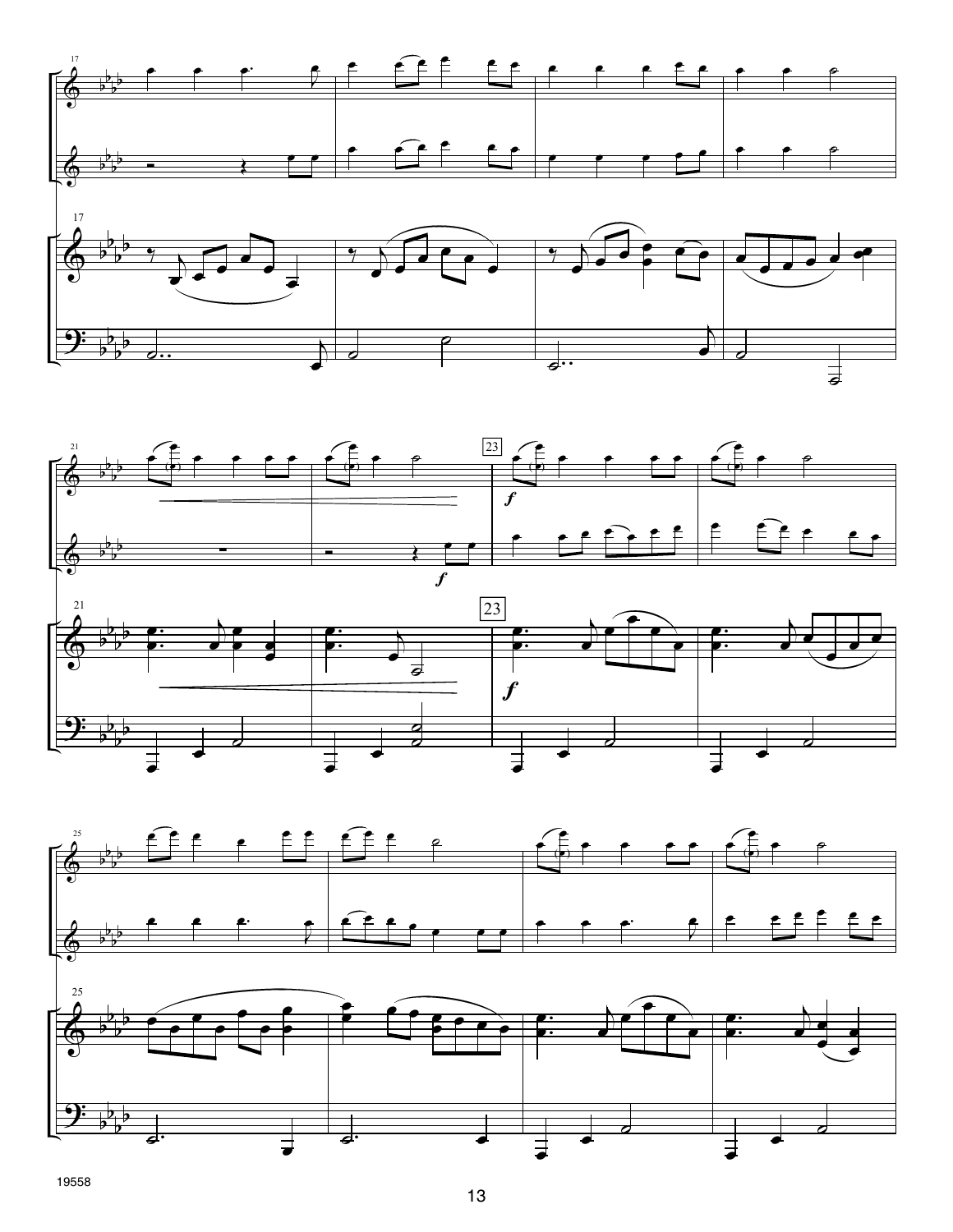





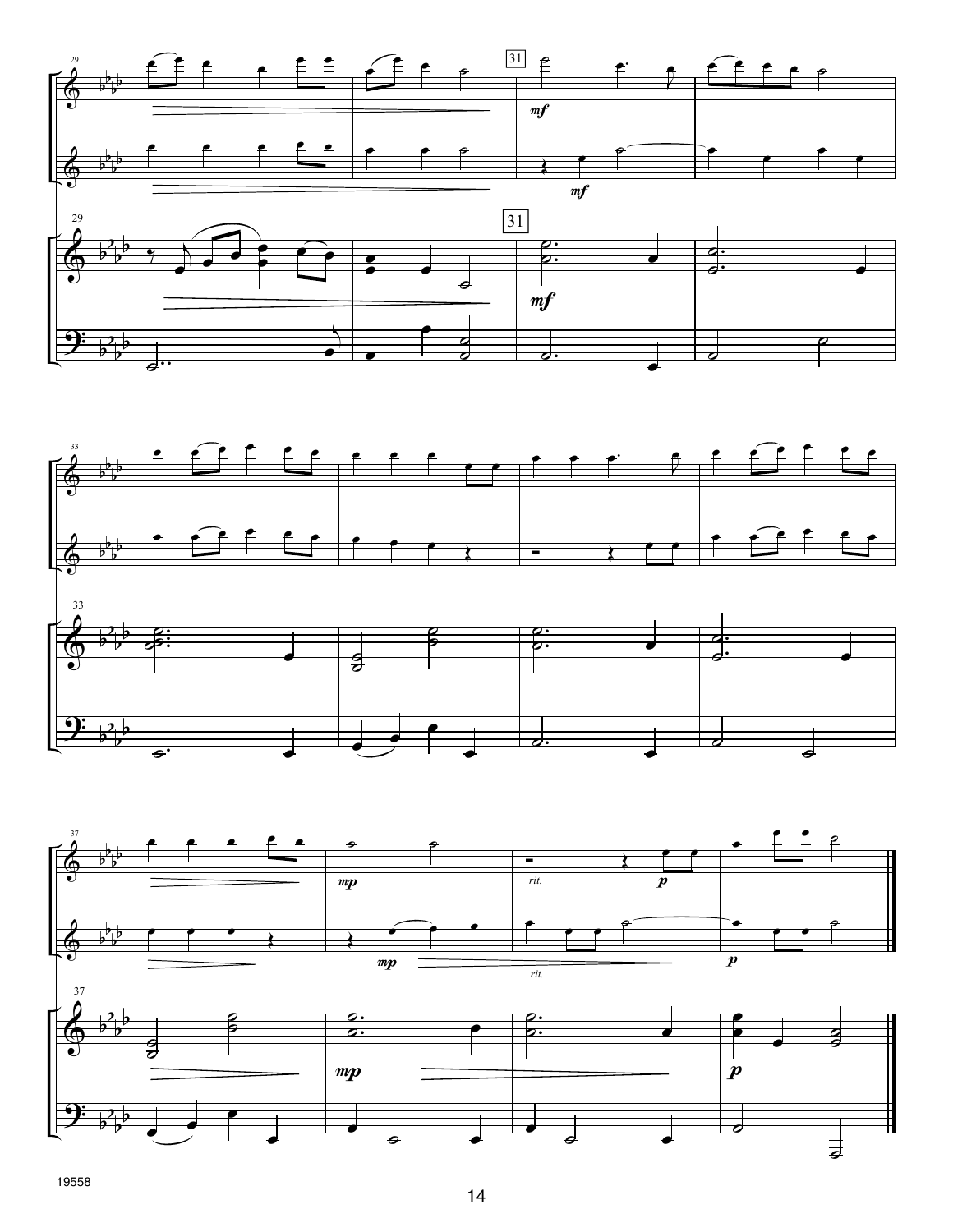duration ca. 1:00

**Ecossaise by Ludwig van Beethoven**

*arranged by Frank J. Halferty*



ALL RIGHTS RESERVED - INTERNATIONAL COPYRIGHT SECURED - MADE IN U.S.A. SOLE SELLING AGENT: KENDOR MUSIC, INC., DELEVAN NY 14042 U.S.A.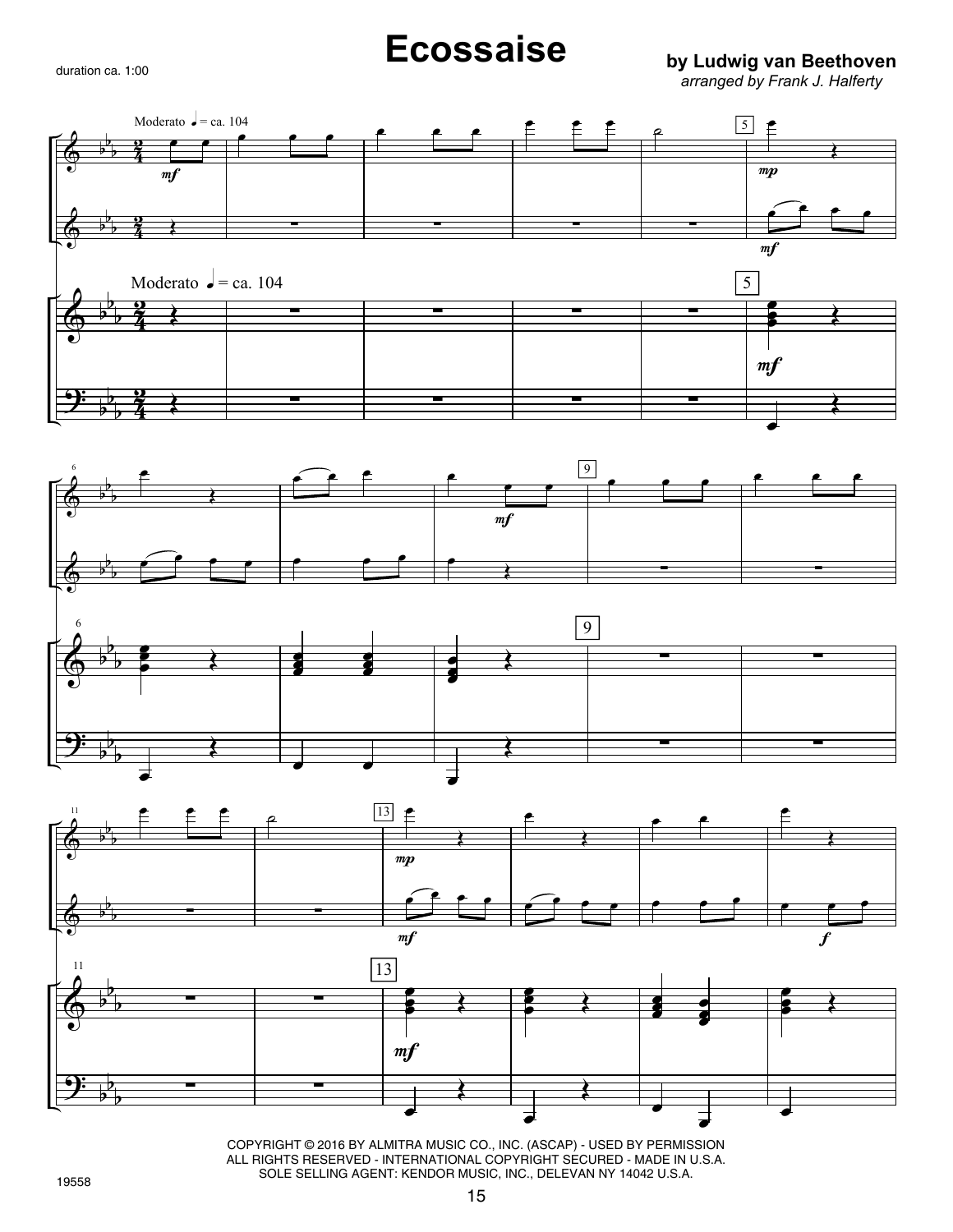





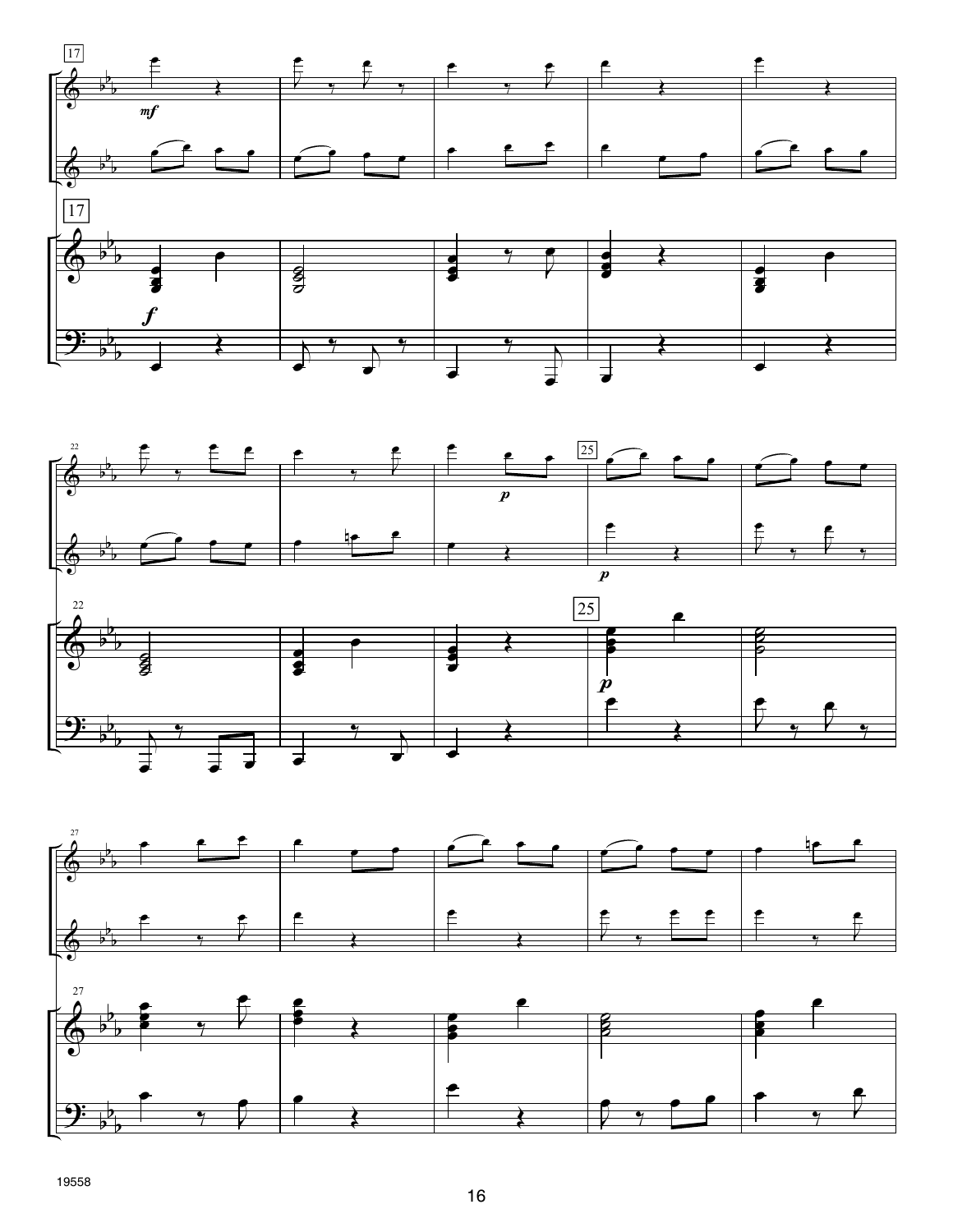



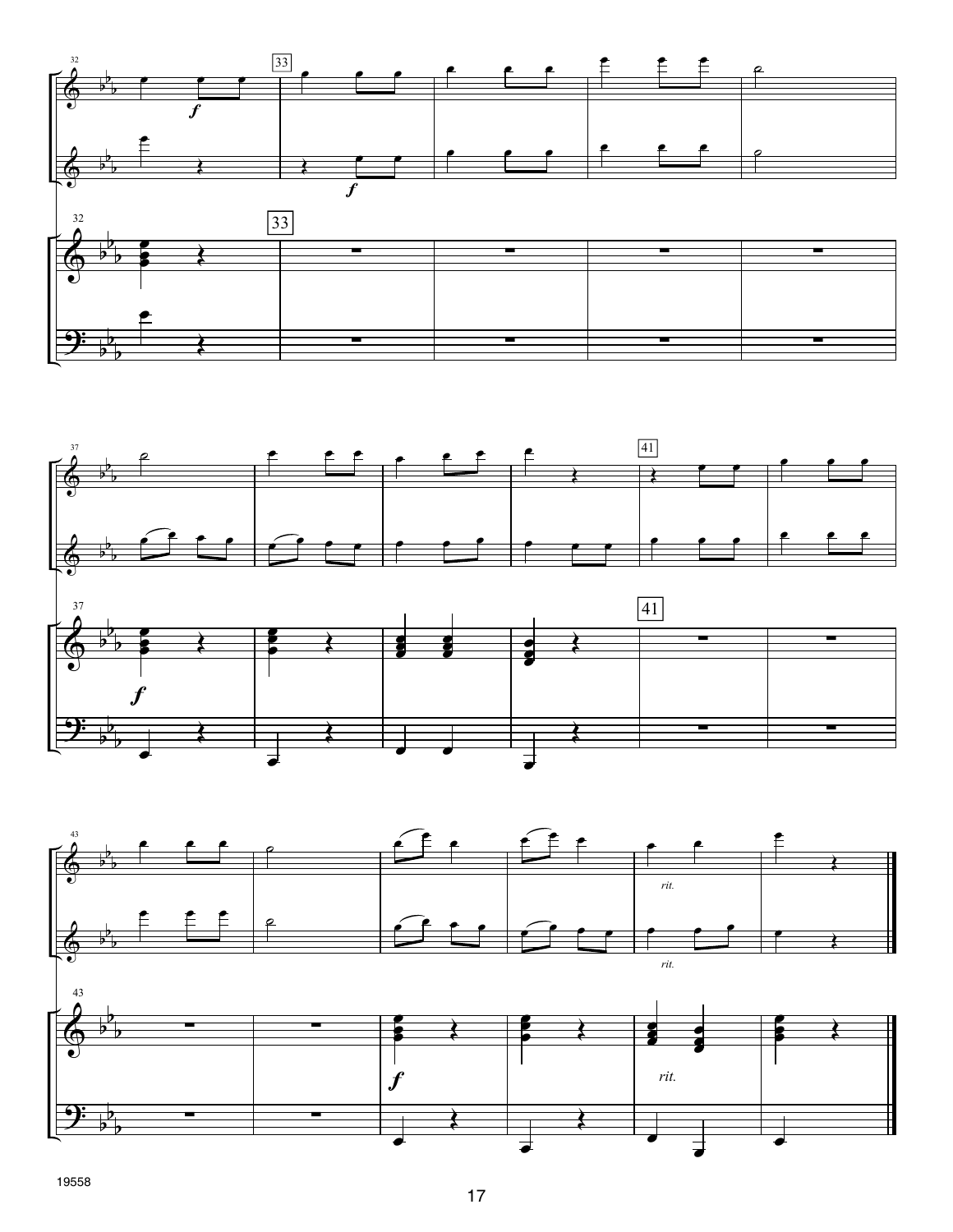### **Can Can Polka (from Gaîté Parisienne)**

**by Jacques Offenbach**

*arranged by Frank J. Halferty*





œ

œ  $\overline{\phantom{a}}$ 

œ

œ

 $\exists$ 

**e** 

œ œ ‰



COPYRIGHT © 2016 BY ALMITRA MUSIC CO., INC. (ASCAP) - USED BY PERMISSION ALL RIGHTS RESERVED - INTERNATIONAL COPYRIGHT SECURED - MADE IN U.S.A. SOLE SELLING AGENT: KENDOR MUSIC, INC., DELEVAN NY 14042 U.S.A.

œ  $\exists$ 

duration ca. 1:15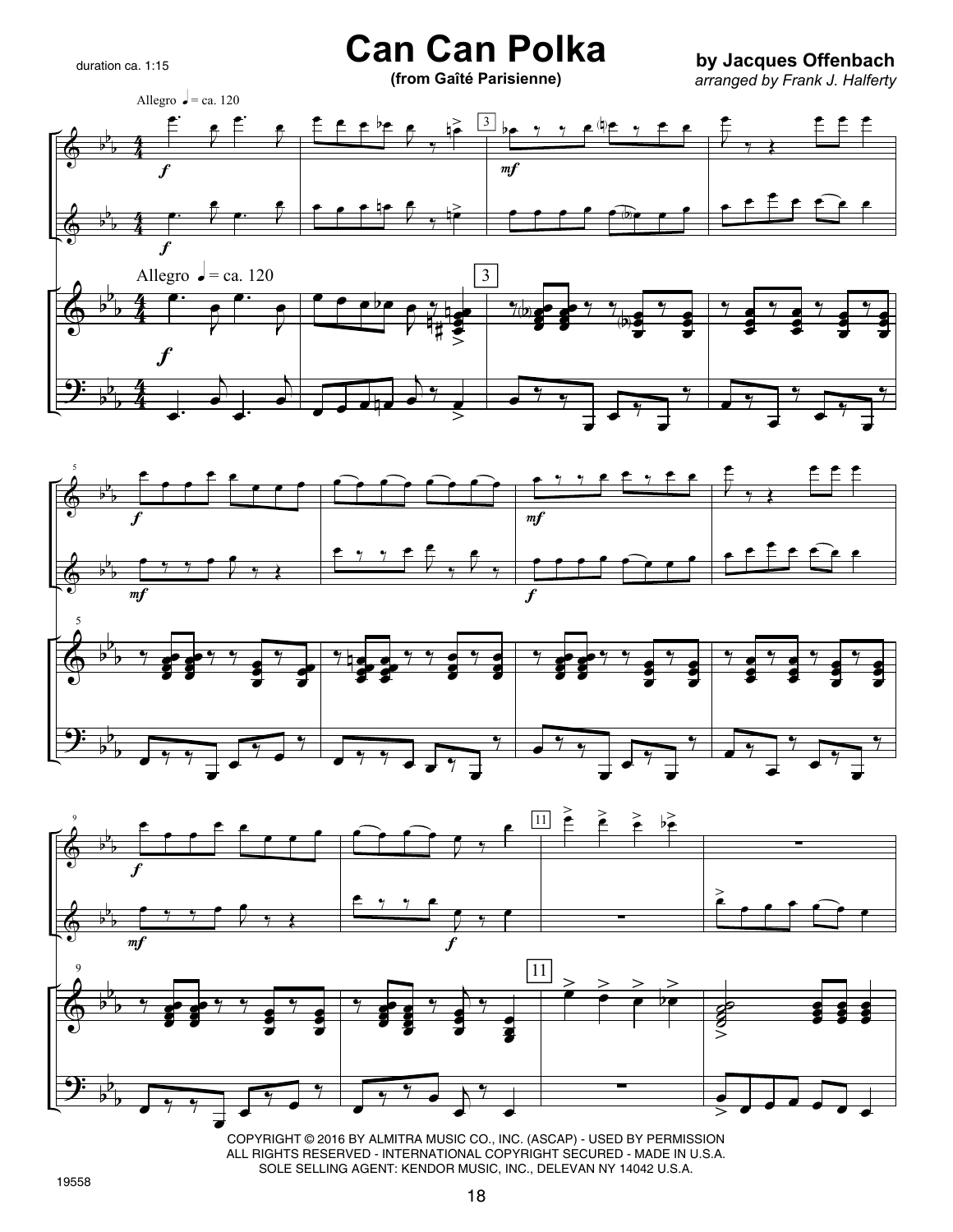



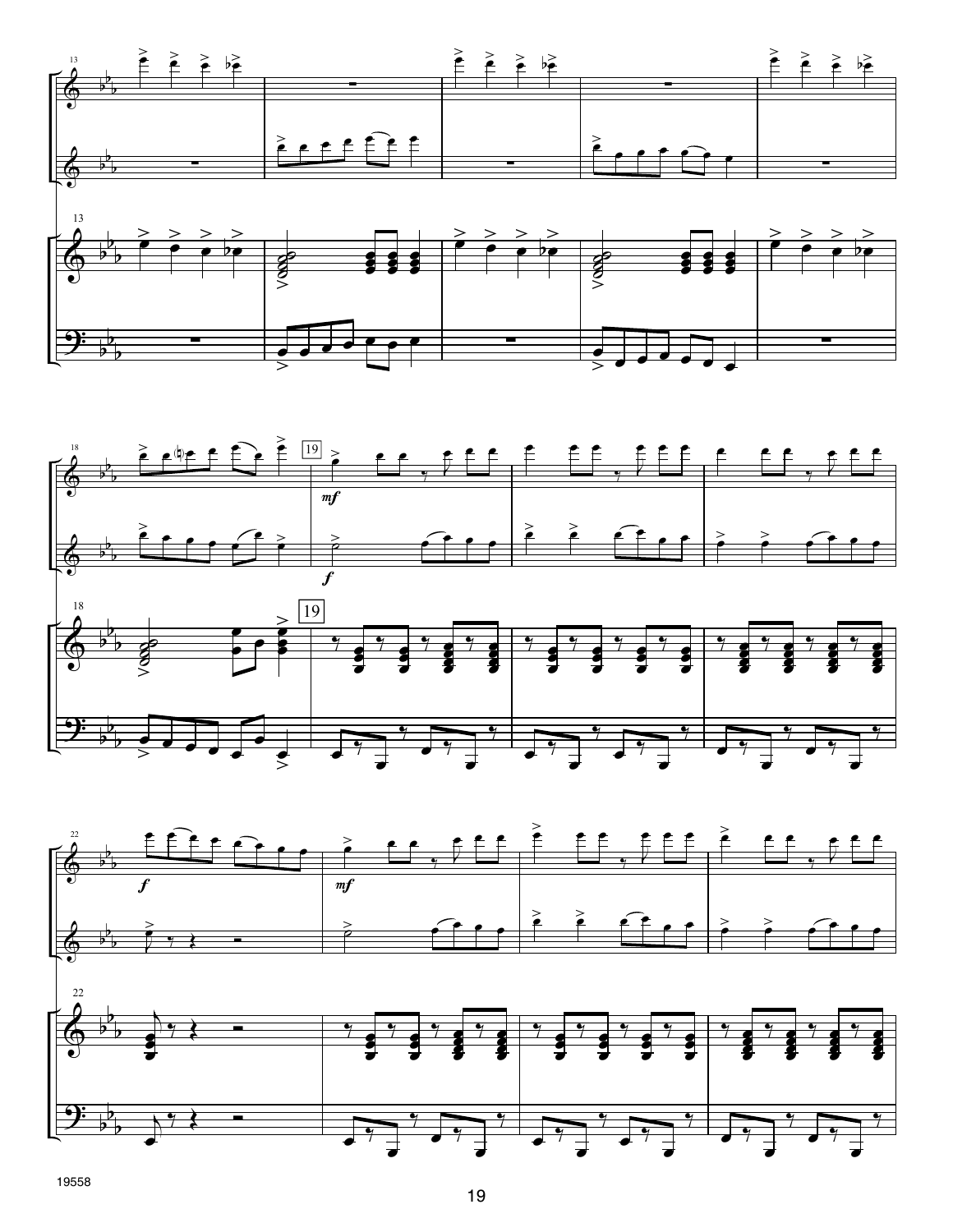





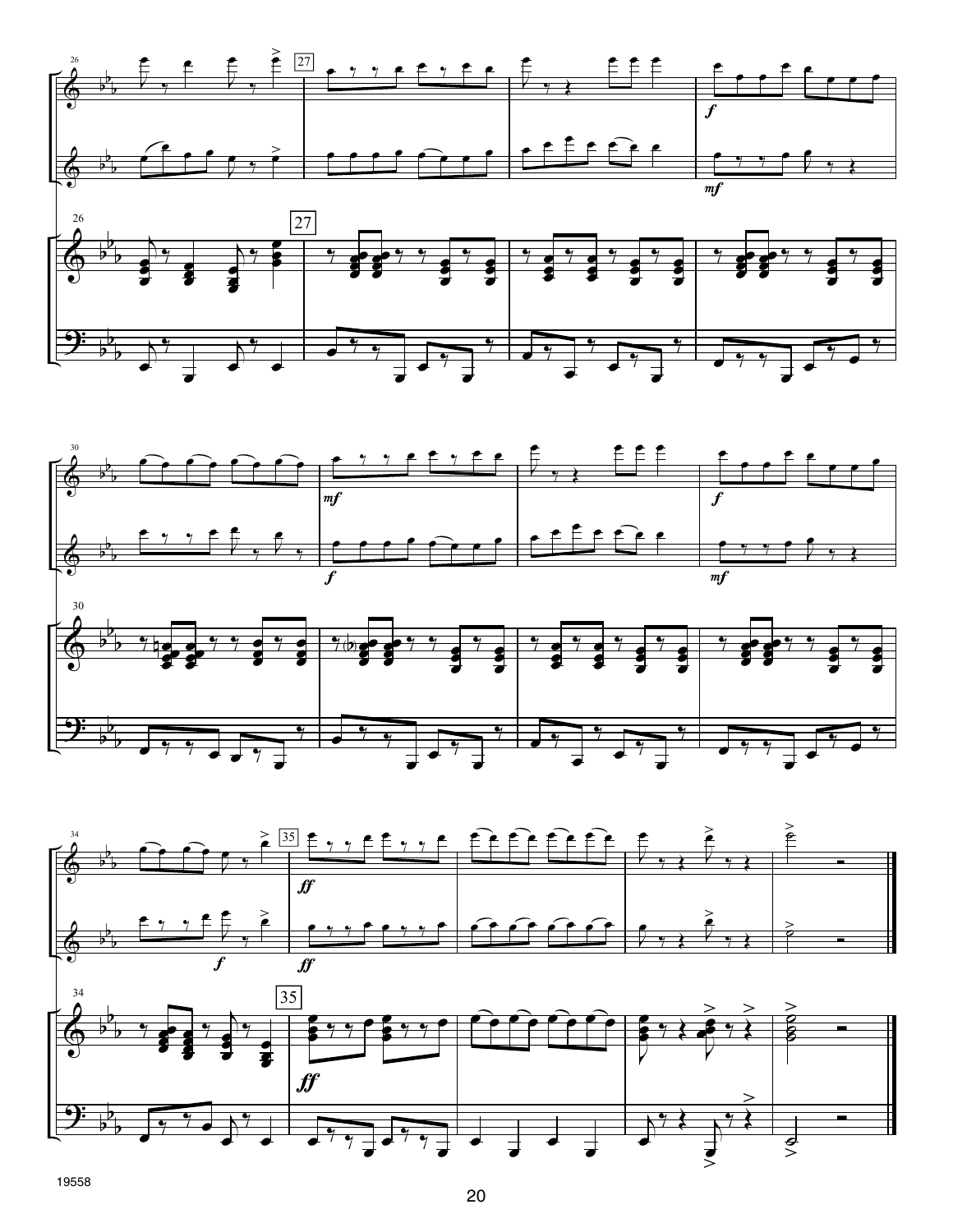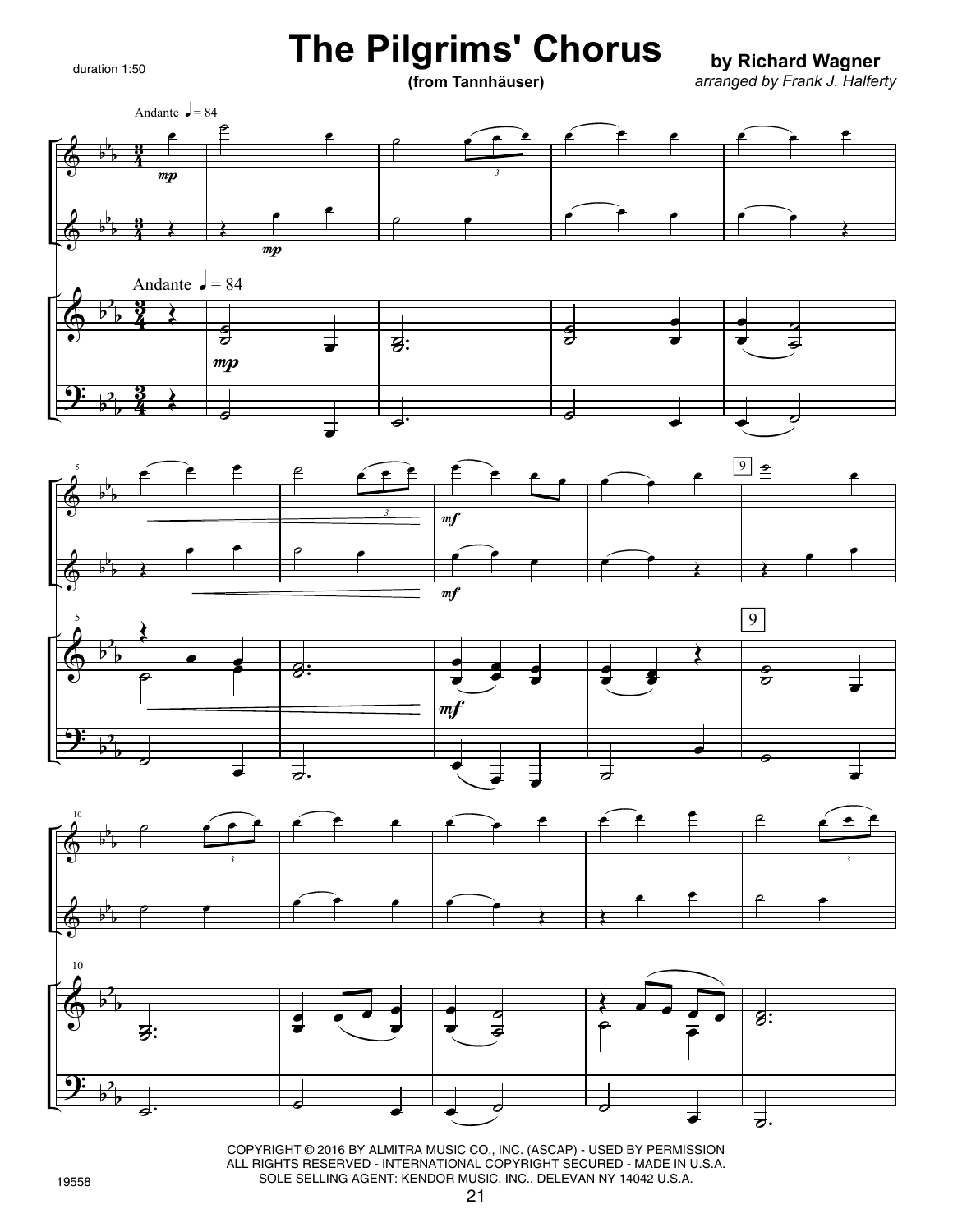





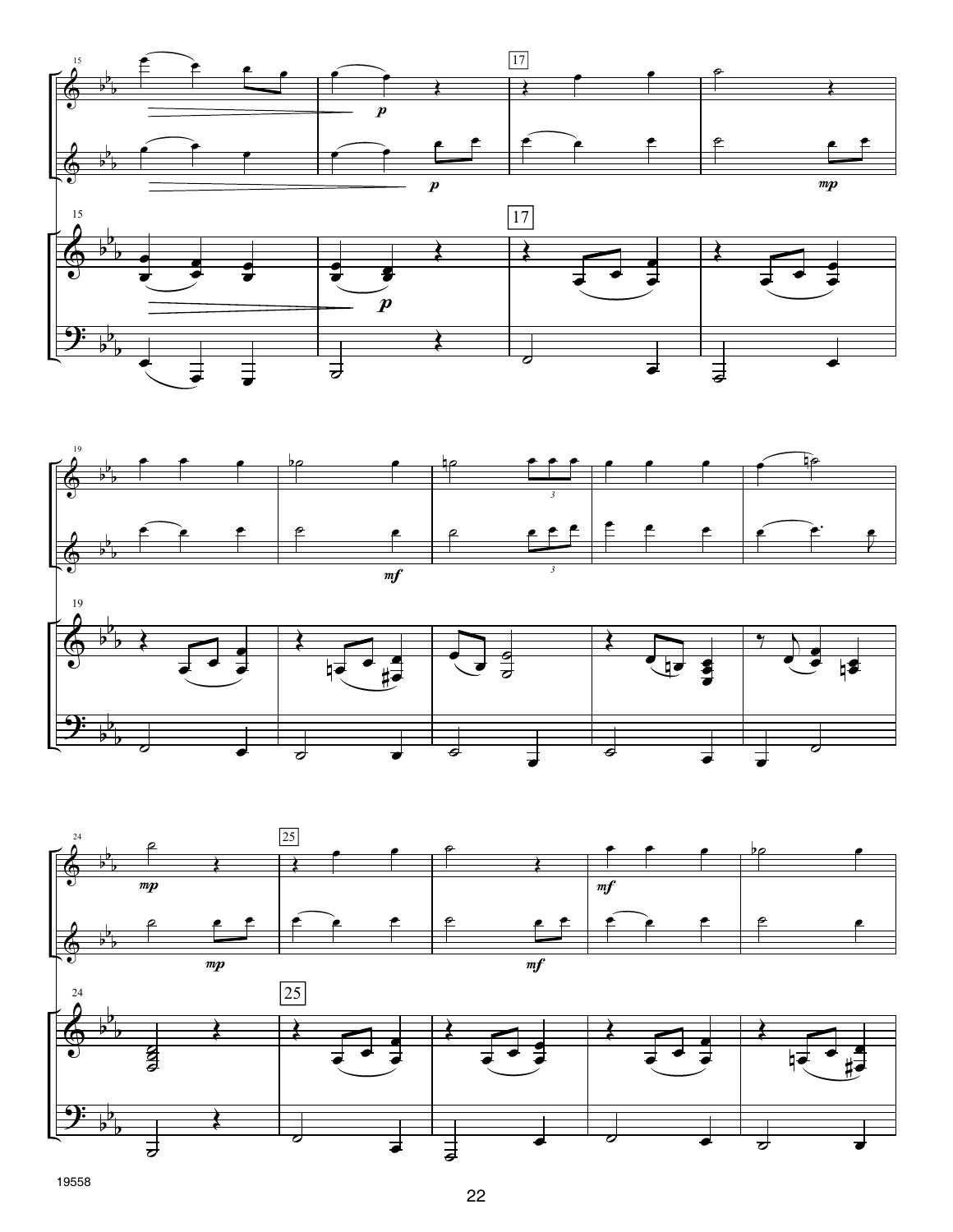



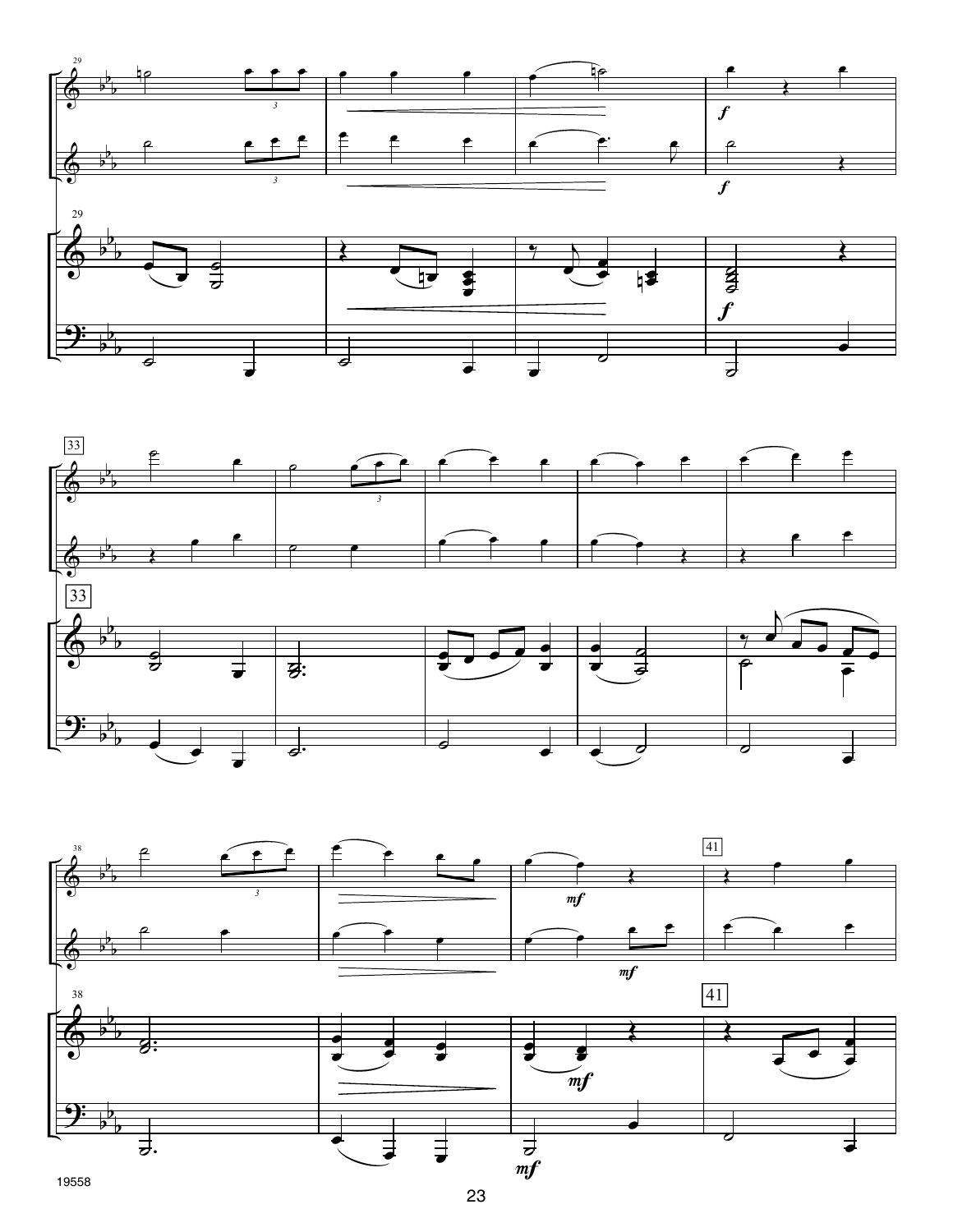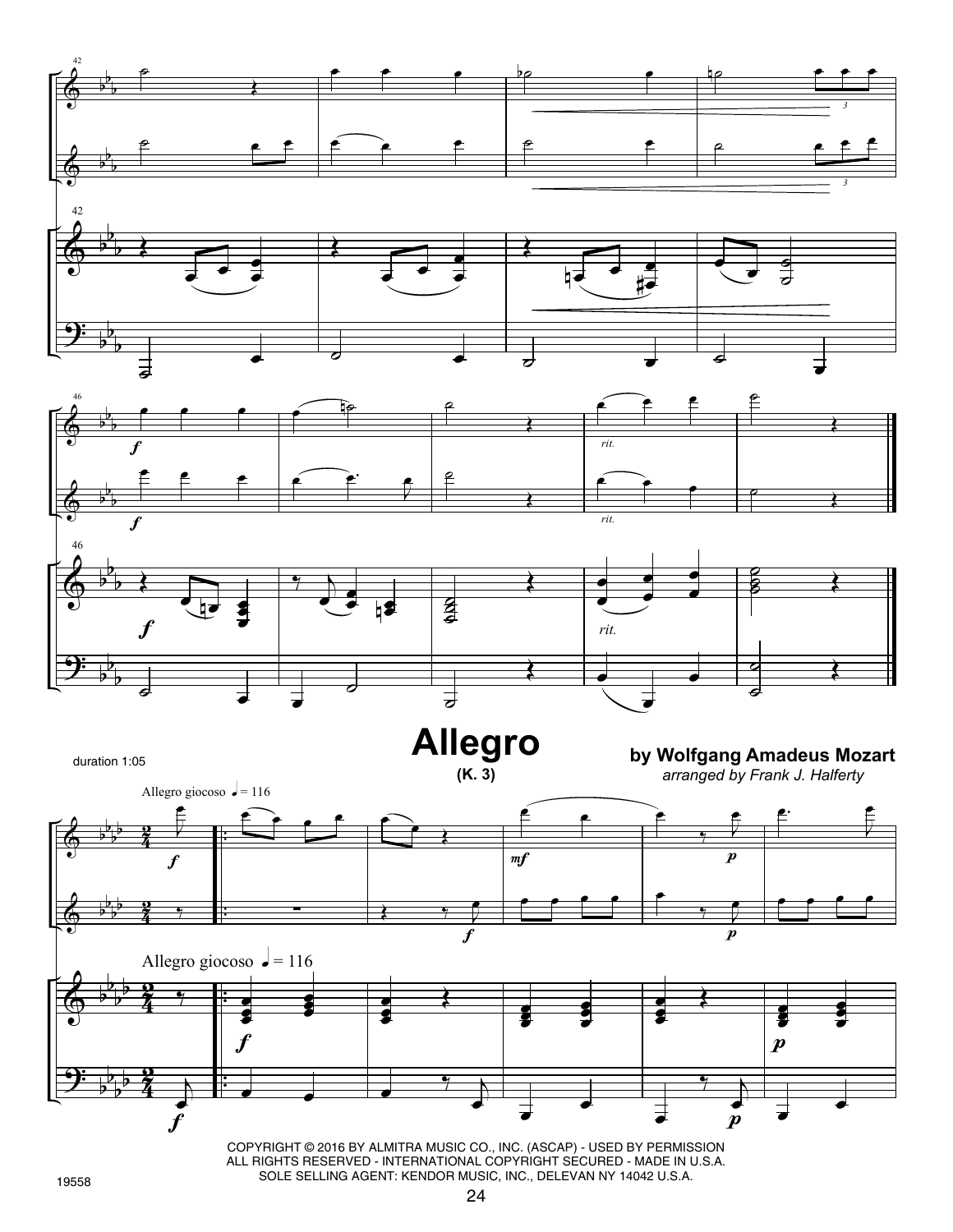